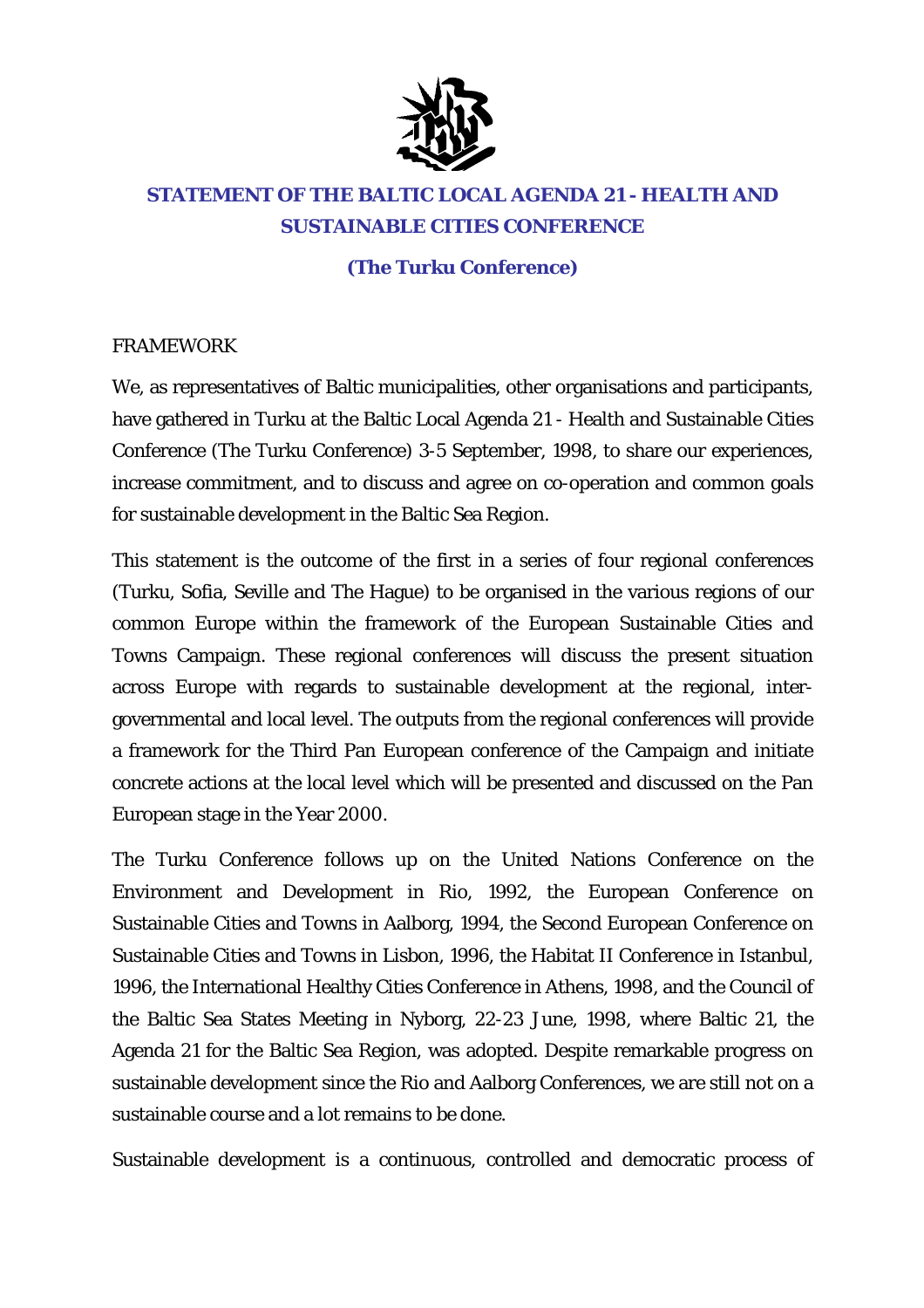societal change at global, regional and local levels, aimed at improving the quality of life for present and future generations. Improving health is an essential part of this process. Sustainable development integrates environmental protection and efficient use of natural resources into other essential social, economic and cultural activities. Preserving biodiversity and reducing anthropogenic global climate change are examples of environmental goals of this process. Environmental, economic, social and health questions must be tackled simultaneously by implementing cross-sectoral approaches over the traditional sectors of administration. Community participation leads to an open forum that enables democratically sound local public policies and strategies to be continually evaluated and adapted. Local Agenda 21 is a central tool in bringing sustainability to reality.

#### REGIONAL PATTERN

The Baltic Sea Region (BSR, all the Nordic Countries, the Baltic States, Germany, Poland and the Russian Federation) is a region of change, differences and similarities, and has an increasing importance in Europe and the rest of the world. It is bound together by the sea, by history, cultural heritage, economic action and cooperation in all appropriate fields. The relevance of tackling the questions of sustainable development within the context of the BSR arises from these links and from the fact that the countries, municipalities and people of this region can reach sustainable development only through concerted action and continuous co-operation irrespective of political and economic differences and borderlines. The existing strong organisations, networks and partnerships provide an excellent basis for this work. The strong will and commitment to international co-operation in the BSR is manifest at all levels from municipal and sub-regional initiatives - such as city twinning and organisations like the Union of the Baltic Cities (UBC), the Baltic Sea States Subregional Cooperation (BSSSC), the Coastal Peripheral Maritime Regions (CPMR) and NGOs - to the level of national governments.

#### COMMITMENTS

We recognise our duties towards the generations to come, we pledge our continuous commitment to the principles, goals and guidelines of Agenda 21, the Aalborg Charter and the Lisbon Action Plan, and we will in all appropriate ways join our efforts to implement Baltic 21 - the first regional inter-governmental Agenda 21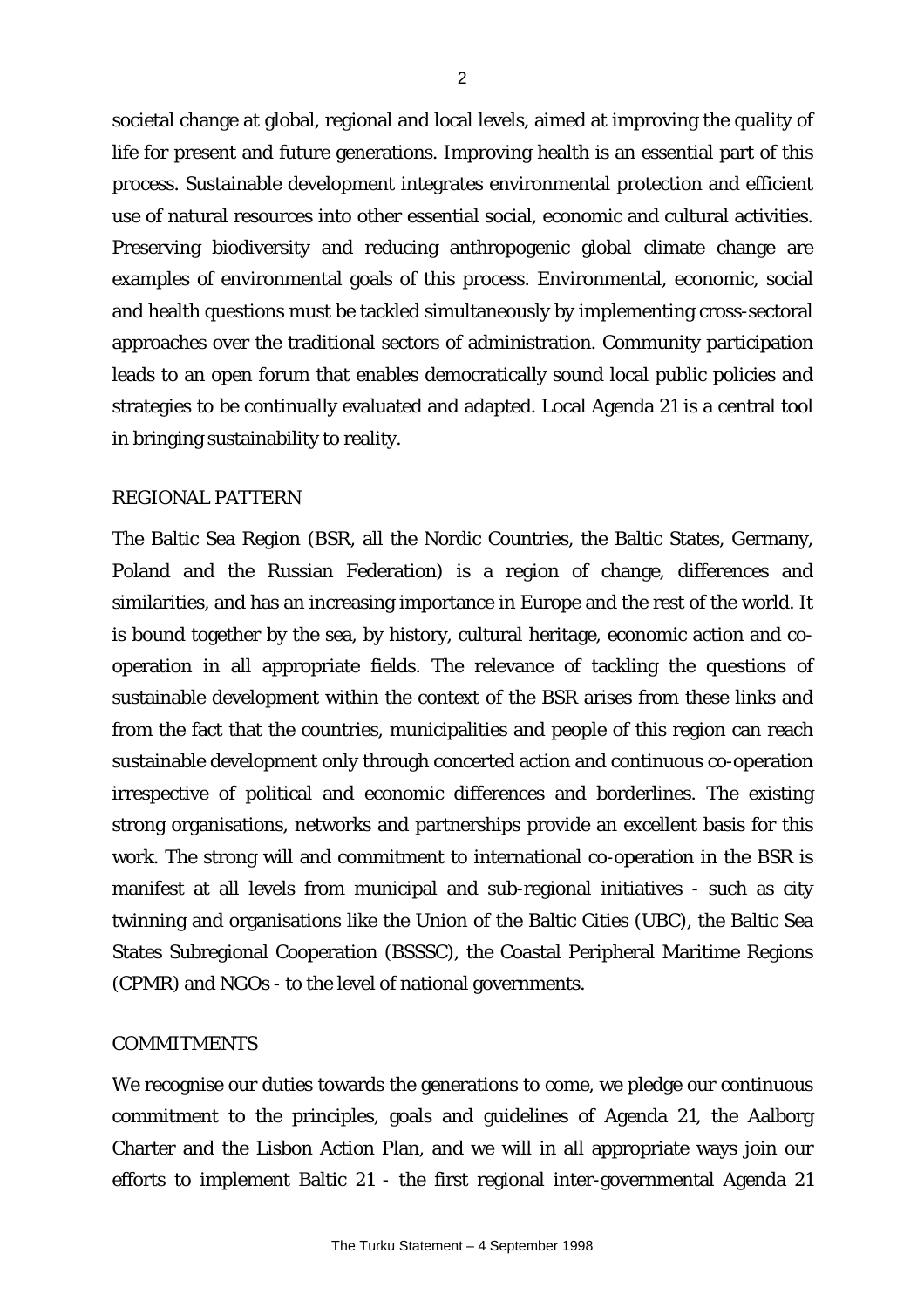program in the world after the Rio Conference - and to fulfil the principles and goals of the Athens Declaration for Healthy Cities.

As participants of the Turku conference - the first regional conference of the European Sustainable Cities and Towns Campaign - we want to express our full support to the Campaign. We are willing to carry on and further develop the Campaign together with actors from other regions of Europe. We are convinced that the following points must be considered and the actions taken in order to implement Baltic 21 and to support sustainable development for the future in the Baltic Sea Region and the whole Europe.

Herewith we pledge our common support to these goals, actions and points of view.

- The vital role of the local and regional authorities in the implementation of the Agenda 21 for the Baltic Sea Region must be recognised. We will strengthen and join the efforts of our distinct municipalities and organisations to fully support the implementation of the Baltic 21 action programme.
- We agree on the necessity to promote the Local Agenda 21 work in all possible ways. Our common goal will be that a vast majority of municipalities in each of the Baltic Sea countries shall have its own Local Agenda 21 process started before the end of 2000.
- We will join our efforts through the Baltic Local Agenda 21 Forum (BLA21F), which as a joint effort of different organisations and municipalities will pool, coordinate and promote the Local Agenda 21 activities in the Baltic Sea Region. We call upon the European Institutions and the European Sustainable Cities & Towns Campaign, to actively support this European Regional initiative for the promotion of Local Agenda 21 and Sustainable Development, in line with European Union commitments described in the follow up to the 5th Environmental Action Programme 'Towards Sustainability'.
- We will actively seek and develop tools for co-operation and networking between our local authorities and other actors and stakeholders, e.g., NGOs and local businesses, recognising the important role that the private sector plays in global, national and local economies and the opportunities this provides for a more sustainable future. The promotion of environmental education and public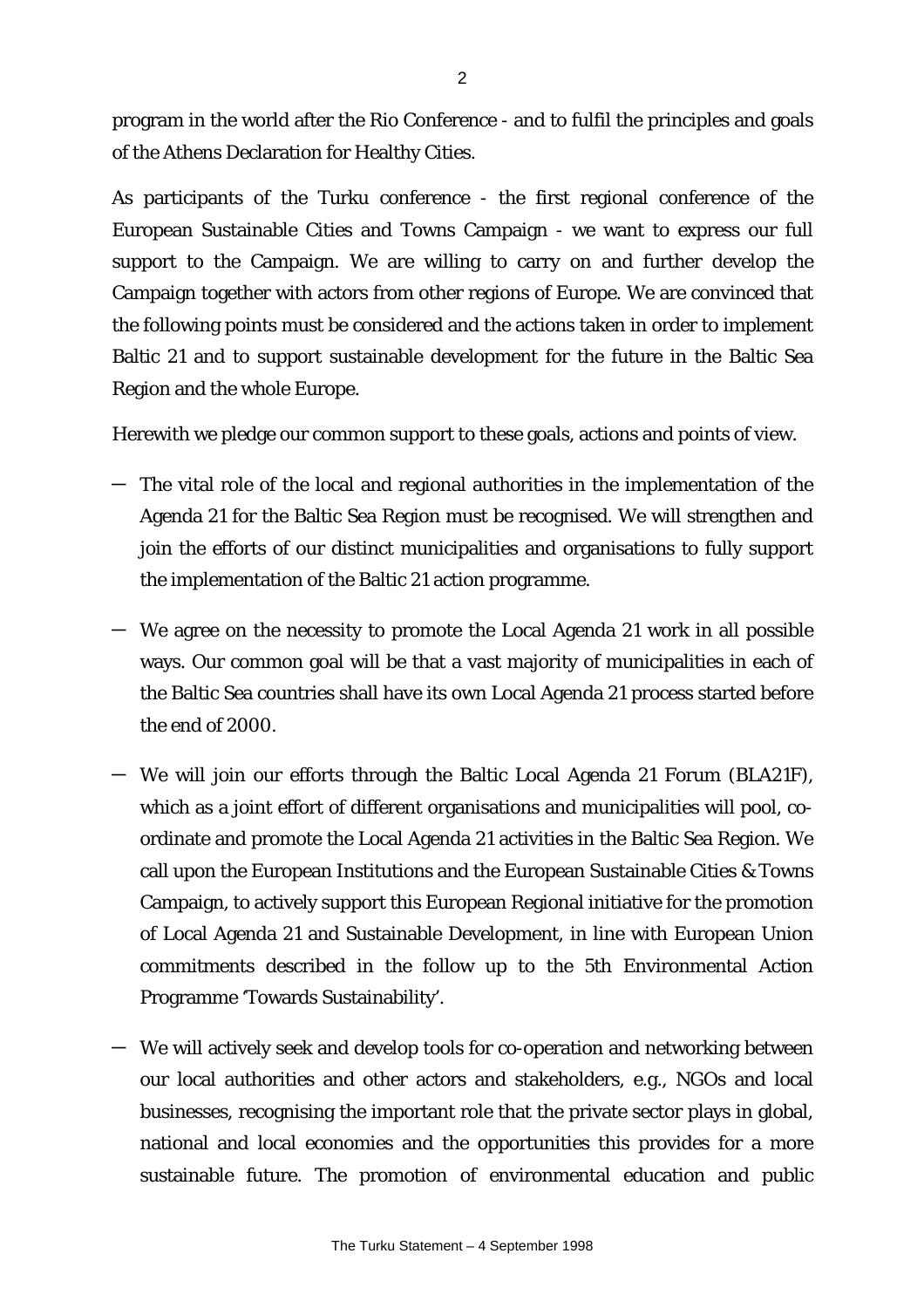awareness is an important tool in our work, as is the involment of young people in the local agenda process.

- We will in all appropriate ways seek for international partnerships within our region as well as with actors in other parts of Europe and in the rest of the World. We are willing to develop the Baltic Sea Region as an active region aiming at cooperation across the whole continent in the interest of our common future.
- We shall endeavour to exchange technical expertise and knowledge with local authorities in countries whose economies are in transition and between countries with developing economies in Asia, Africa and Latin America. This exchange should also include awareness raising, information and control on how "western" consumption and production patterns cause serious degradation on other countries.
- We fully support the goals and activities of the WHO Healthy Cities Project in the BSR. We also appreciate and welcome the establishing of the Baltic Region Healthy Cities Project Office in Turku, Finland.
- We consider it an essential responsibility of the European Union (EU) to promote and implement the principles of sustainable development in the planning of all activities, policies and programmes affecting the Baltic Sea Region. Promoting sustainability must be regarded an essential part of the development of the Northern dimension of Europe. We see it as an essential responsibility of the governments of the BSR Countries and the bodies of the European Union to allocate appropriate resources to this work, and to support it politically.
- We urge the EU to include evidence of progress towards sustainable development as a requirement of the grant of any funding to EU and non-EU countries.
- The significance of sustainability in regard to urban issues should be taken into consideration in the forthcoming Urban Action Plan of the European Union. Special emphasis should be put on the influences in regard to the European integration in the Baltic Sea Region.
- As part of our work towards the Year 2000, our individual municipality will identify the key issues and obstacles effecting local sustainability and will strive to